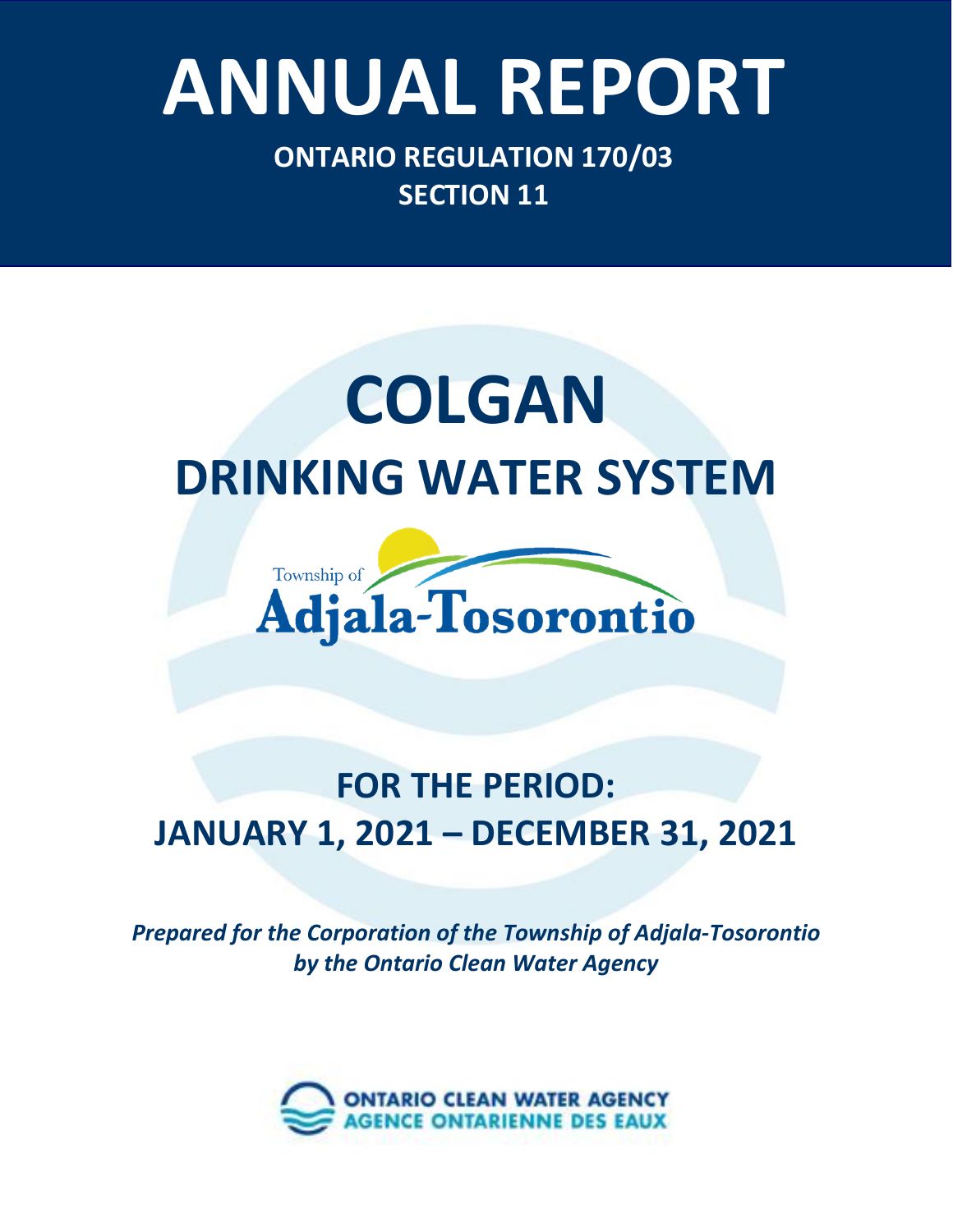**Drinking-Water System Number: Drinking-Water System Name: Drinking-Water System Owner: Drinking-Water System Category: Period being reported:** 

| 220009933                                            |
|------------------------------------------------------|
| <b>Colgan Drinking Water System</b>                  |
| The Corporation of the Township of Adjala-Tosorontio |
| <b>Small Municipal Residential</b>                   |
| <b>January 1, 2021 to December 31, 2021</b>          |
|                                                      |

**Does your Drinking-Water System serve more than 10,000 people?**  No

**Is your annual report available to the public at no charge on a web site on the Internet?**  Yes

**Location where Summary Report required under O. Reg. 170/03 Schedule 22 will be available for inspection.** 

Summary Report is available for inspection at the Township of Adjala-Tosorontio Municipal Office at 7855 Side Road 30, Alliston, ON or on the following website: http://www.adjtos.ca

**List all Drinking-Water Systems (if any), which receive all of their drinking water from your system:**

| <b>Drinking Water System Name</b> | <b>Drinking Water System Number</b> |
|-----------------------------------|-------------------------------------|
| <b>Not Applicable</b>             | <b>Not Applicable</b>               |

**Did you provide a copy of your annual report to all Drinking-Water System owners that are connected to you and to whom you provide all of its drinking water?**  Not Applicable

**Indicate how you notified system users that your annual report is available, and is free of charge.** 

**[X] Public access/notice via the web** 

**[X] Public access/notice via Government Office**

- **[ ] Public access/notice via a newspaper**
- **[X] Public access/notice via Public Request**
- **[ ] Public access/notice via a Public Library**

**\_\_\_\_\_\_\_\_\_\_\_\_\_\_\_\_\_\_\_\_\_\_\_\_\_\_\_\_\_\_\_\_\_\_\_\_\_\_\_**

**[ ] Public access/notice via other method**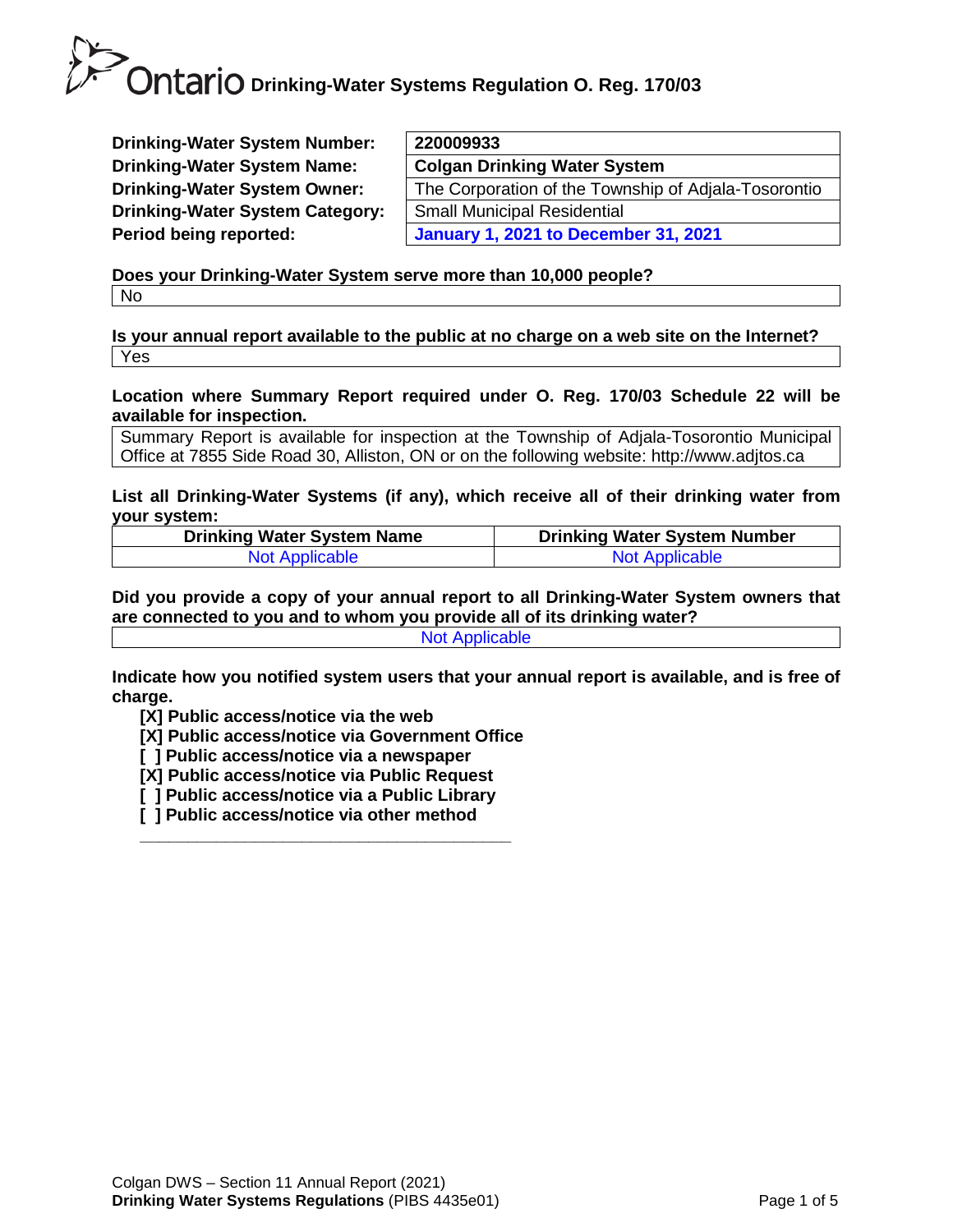#### **Description of Drinking-Water System:**

The Colgan water system is classified as a Small Municipal Residential water system with 73 services including one public (primary) school, one church and one day nursery (i.e. two designated facilities) in the community of Colgan. Water is supplied via three (3) municipal wells, two (2) pumphouses and an in-ground reservoir. Inspections and maintenance duties are conducted by OCWA staff on a regular basis to maintain compliance with Ontario Regulation 170/03 to ensure that Colgan's water supply is safe to drink.

#### **List of water treatment chemicals used during the reporting period:**

- Ultraviolet Light, Disinfection
- Sodium Hypochlorite 12% Solution NSF, Primary Disinfection
- Sodium Silicate NSF, Iron Sequestering

#### **Significant expenses incurred to:**

**[X]** Install required equipment

**[X]** Purchase required equipment

- **[ ]** Repair required equipment
- **[X]** Replace required equipment

#### **Description of significant expenses incurred:**

- 1. Watermain Installation for Future Development
- 2. UV1 and UV3 Sensor Replacement
- 3. Pressure Tank Bladder Replacement

**Details on the notices submitted in accordance with subsection 18(1) of the Safe Drinking-Water Act or section 16-4 of Schedule 16 of O.Reg.170/03 and reported to Spills Action Centre:**

| <b>Incident Date</b><br>(yyyy/mm/dd) | <b>Parameter</b> | <b>Result</b> | Unit of<br><b>Measure</b> | <b>Corrective Action</b> | <b>Corrective</b><br><b>Action Date</b><br>(yyyy/mm/dd) |  |  |  |  |
|--------------------------------------|------------------|---------------|---------------------------|--------------------------|---------------------------------------------------------|--|--|--|--|
| <b>Not Applicable</b>                |                  |               |                           |                          |                                                         |  |  |  |  |

#### **Table 1: Microbiological testing done under the Schedule 11 of Regulation 170/03 during this reporting period.**

| <b>Number</b><br>Location<br>οf |                | Range of E. Coli<br>or Fecal Results |     | <b>Range of Total</b><br><b>Coliform Results</b> |                 | <b>Number</b><br>of HPC |     | Range of HPC<br><b>Samples</b> |  |
|---------------------------------|----------------|--------------------------------------|-----|--------------------------------------------------|-----------------|-------------------------|-----|--------------------------------|--|
|                                 | <b>Samples</b> | Min                                  | Max | Min                                              | Max             | <b>Samples</b>          | Min | Max                            |  |
| Raw - RW1                       | 12             | $\mathbf{0}$                         | 0   |                                                  |                 | N/A                     | N/A | N/A                            |  |
| Raw - RW2                       | 12             | $\mathbf{0}$                         | 0   | $\Omega$                                         | 12 <sup>2</sup> | N/A                     | N/A | N/A                            |  |
| Raw - RW3                       | $11*$          | $\mathbf{0}$                         | 0   | $\Omega$                                         | 88              | N/A                     | N/A | N/A                            |  |
| Distribution - DW               | 26             | $\mathbf{0}$                         |     | $\Omega$                                         |                 | 26                      | ~10 | 10                             |  |

*Note:*

• *RW1 – Raw Water Well CW1*

• *RW2 – Raw Water Well CW2*

• *RW3 – Raw Water Well CW3*

*\*RW3 was not in service from May 2021-October 2021, RW3 samples taken for monitoring purposes. July 12th, 2021 sample was NDOGT- No data overgrown with Target Bacteria.*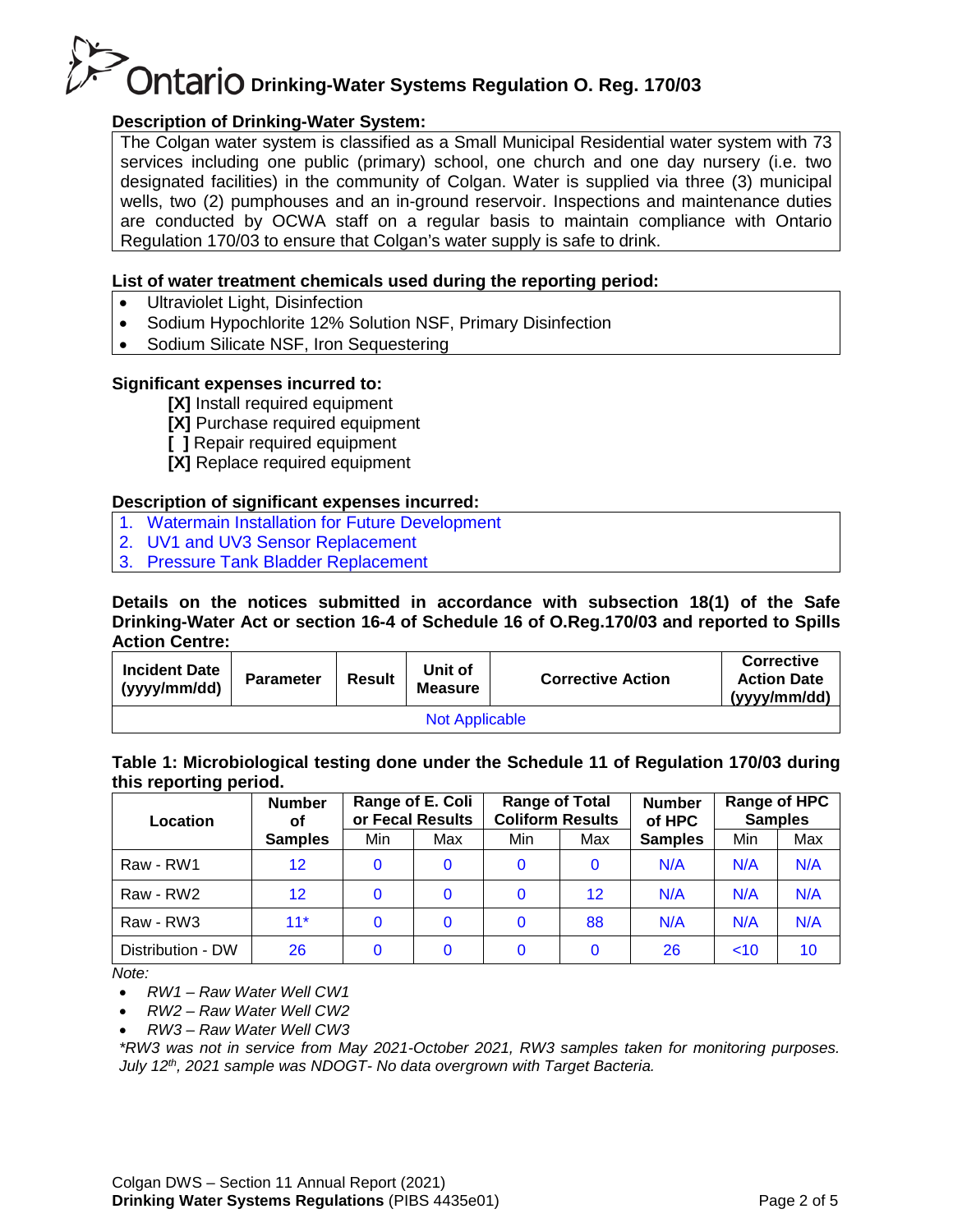#### **Table 2: Operational testing done under Schedule 7 of Regulation 170/03 during the period covered by this Annual Report.**

| <b>Location &amp; Test</b>                          | Number of      | <b>Range of Results</b> |          |
|-----------------------------------------------------|----------------|-------------------------|----------|
|                                                     | <b>Samples</b> | Minimum                 | Maximum  |
| Turbidity, Raw CW1 (Grab) [NTU]                     | $12 \,$        | 0.24                    | 0.9      |
| Turbidity, Raw CW2 (Grab) [NTU]                     | $12 \,$        | 0.34                    | 0.84     |
| Turbidity, Raw CW3 (Grab) [NTU]                     | $12 \,$        | 0.29                    | 0.88     |
| Free Chlorine Residual, Treated (Continuous) [mg/L] | 8760           | $0.08^{\circ}$          | $4.98 +$ |
| Free Chlorine Residual, Treated (Grab) [mg/L]       | 162            | 1.21                    | 3.1      |
| Total Chlorine Residual, Treated (Grab) [mg/L]      | 162            | 1.37                    | 3.5      |
| Free Chlorine Residual, Distribution (Grab) [mg/L]  | 29             | 1.4                     | 2.4      |

*Note: The number of samples used for continuous monitoring units is 8760.*

*^The minimum treated free chlorine residual did not result in an Adverse Observation because the wells were locked out during the event. Adequate CT achieved.*

*+The maximum treated free chlorine residual was due to a chlorine analyzer calibration; it was not an authentic chlorine residual that was distributed throughout the system.*

#### **Table 3: Summary of additional testing and sampling carried out in accordance with the requirement of an approval, order or other legal instrument.**

| Date of Legal Instrument Issued | <b>Parameter</b> | Date Sampled   Result |  | <b>Unit of Measure</b> |  |  |  |
|---------------------------------|------------------|-----------------------|--|------------------------|--|--|--|
| <b>Not Applicable</b>           |                  |                       |  |                        |  |  |  |

| Table 4: Summary of Inorganic parameters tested during this reporting period or the |  |  |  |  |  |
|-------------------------------------------------------------------------------------|--|--|--|--|--|
| most recent sample results                                                          |  |  |  |  |  |

| <b>Parameter</b>         | <b>Sample Date</b><br><b>Sample</b><br><b>Result</b><br>(yyyy/mm/dd) |                                                                              | <b>Maximum</b><br><b>Allowable</b><br><b>Concentration</b> | <b>Exceedances</b> |                   |  |
|--------------------------|----------------------------------------------------------------------|------------------------------------------------------------------------------|------------------------------------------------------------|--------------------|-------------------|--|
|                          |                                                                      |                                                                              | (MAC)                                                      | <b>MAC</b>         | $\frac{1}{2}$ MAC |  |
| Antimony: Sb (µg/L) - TW | 2019/10/07                                                           | <mdl 0.093<="" td=""><td>6.0</td><td><b>No</b></td><td><b>No</b></td></mdl>  | 6.0                                                        | <b>No</b>          | <b>No</b>         |  |
| Arsenic: As (µg/L) - TW  | 2019/10/07                                                           | 0.4                                                                          | 10.0                                                       | <b>No</b>          | N <sub>o</sub>    |  |
| Barium: Ba (µg/L) - TW   | 2019/10/07                                                           | 87.5                                                                         | 1000.0                                                     | <b>No</b>          | <b>No</b>         |  |
| Boron: B (µg/L) - TW     | 2019/10/07                                                           | 10.0                                                                         | 5000.0                                                     | <b>No</b>          | <b>No</b>         |  |
| Cadmium: Cd (µg/L) - TW  | 2019/10/07                                                           | 0.003                                                                        | 5.0                                                        | <b>No</b>          | <b>No</b>         |  |
| Chromium: Cr (µg/L) - TW | 2019/10/07                                                           | 0.16                                                                         | 50.0                                                       | <b>No</b>          | <b>No</b>         |  |
| Mercury: Hg (µg/L) - TW  | 2019/10/07                                                           | $<$ MDL $0.01$                                                               | 1.0                                                        | <b>No</b>          | <b>No</b>         |  |
| Selenium: Se (µg/L) - TW | 2019/10/07                                                           | $<$ MDL 0.04                                                                 | 50.0                                                       | <b>No</b>          | <b>No</b>         |  |
| Uranium: U (µg/L) - TW   | 2019/10/07                                                           | 0.131                                                                        | 20.0                                                       | <b>No</b>          | <b>No</b>         |  |
| Fluoride (mg/L) - TW     | 2019/10/07                                                           | 0.13                                                                         | 1.5                                                        | <b>No</b>          | <b>No</b>         |  |
| Nitrite (mg/L) - TW      | 2021/01/25                                                           | <mdl 0.003<="" td=""><td>1.0</td><td><b>No</b></td><td><b>No</b></td></mdl>  | 1.0                                                        | <b>No</b>          | <b>No</b>         |  |
| Nitrite (mg/L) - TW      | 2021/05/04                                                           | <mdl 0.003<="" td=""><td>1.0</td><td><b>No</b></td><td><b>No</b></td></mdl>  | 1.0                                                        | <b>No</b>          | <b>No</b>         |  |
| Nitrite (mg/L) - TW      | 2021/07/20                                                           | <mdl 0.003<="" td=""><td>1.0</td><td><b>No</b></td><td><b>No</b></td></mdl>  | 1.0                                                        | <b>No</b>          | <b>No</b>         |  |
| Nitrite (mg/L) - TW      | 2021/10/18                                                           | <mdl 0.003<="" td=""><td>1.0</td><td><b>No</b></td><td><b>No</b></td></mdl>  | 1.0                                                        | <b>No</b>          | <b>No</b>         |  |
| Nitrate (mg/L) - TW      | 2021/01/25                                                           | <mdl 0.006<="" td=""><td>10.0</td><td><b>No</b></td><td><b>No</b></td></mdl> | 10.0                                                       | <b>No</b>          | <b>No</b>         |  |
| Nitrate (mg/L) - TW      | 2021/05/04                                                           | <mdl 0.006<="" td=""><td>10.0</td><td><b>No</b></td><td><b>No</b></td></mdl> | 10.0                                                       | <b>No</b>          | <b>No</b>         |  |
| Nitrate (mg/L) - TW      | 2021/07/20                                                           | $<$ MDL 0.006                                                                | 10.0                                                       | <b>No</b>          | <b>No</b>         |  |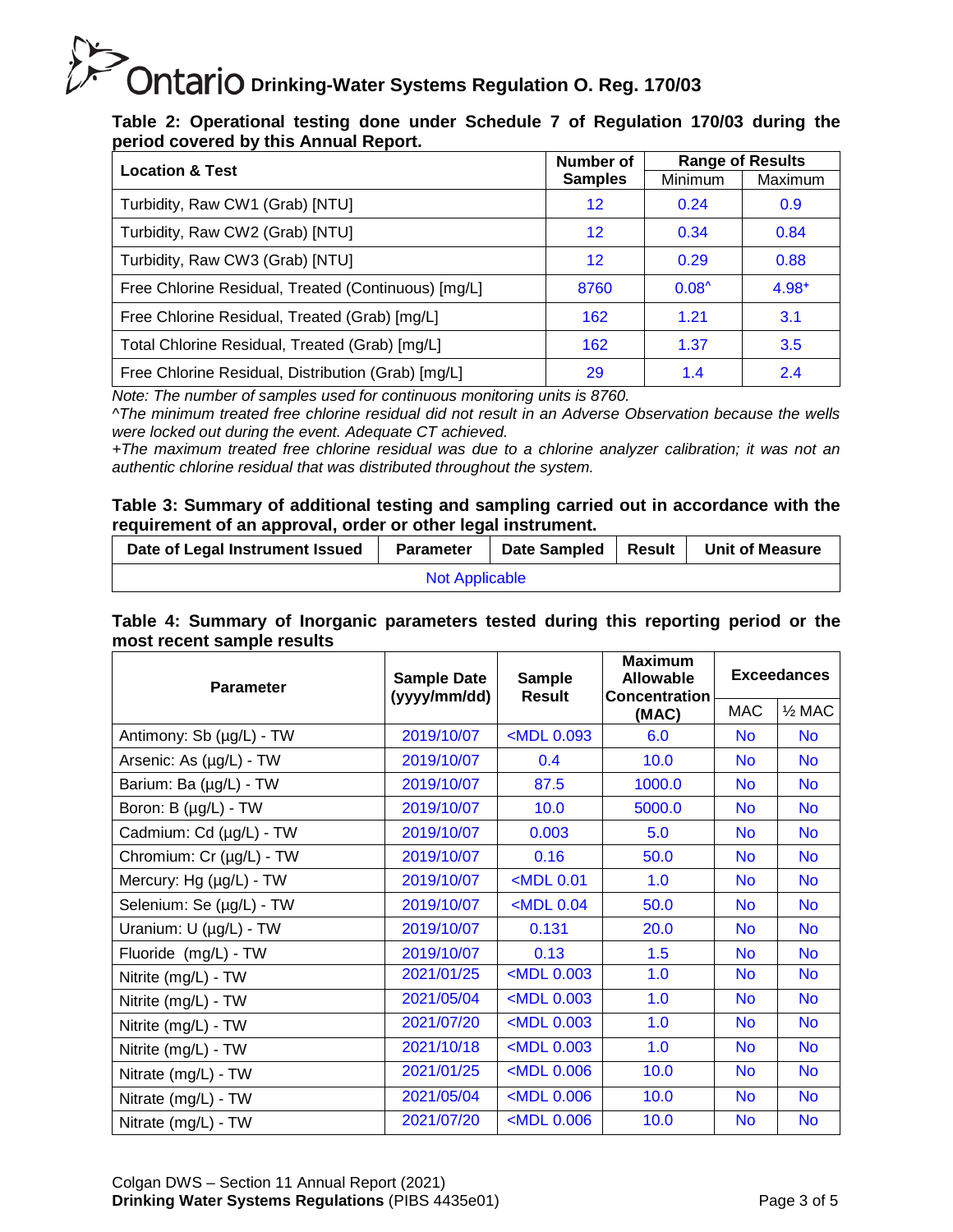| <b>Parameter</b>       | <b>Sample Date</b><br>(yyyy/mm/dd) | Sample<br><b>Result</b> | <b>Maximum</b><br><b>Allowable</b><br><b>Concentration</b> | <b>Exceedances</b> |                          |  |
|------------------------|------------------------------------|-------------------------|------------------------------------------------------------|--------------------|--------------------------|--|
|                        |                                    |                         | (MAC)                                                      | <b>MAC</b>         | $\frac{1}{2}$ MAC $\mid$ |  |
| Nitrate (mg/L) - TW    | 2021/10/18                         | $<$ MDL 0.006           | 10.0                                                       | <b>No</b>          | No.                      |  |
| Sodium: Na (mg/L) - TW | 2019/10/07                         | 11.3                    | $20*$                                                      | N/A                | N/A                      |  |

*Note: MDL = Minimum Detection Limit*

*\*There is no "MAC" for Sodium. The aesthetic objective is 200 mg/L. The local Medical Officer of Health should be notified when the sodium concentration exceeds 20 mg/L so that this information may be communicated to local physicians for their use with patients on sodium restricted diets. Sodium is reportable every 60 months. Next set of sodium samples is due in 2024.*

#### **Table 5: Summary of lead testing under Schedule 15.1 during this reporting period**

|                                    | <b>Number of</b><br><b>Range of Lead Results</b>        |      |      | <b>MAC</b> | <b>Exceedances</b> |  |  |
|------------------------------------|---------------------------------------------------------|------|------|------------|--------------------|--|--|
| <b>Location Type</b>               | <b>Samples</b><br>Maximum<br>Minimum                    |      |      |            |                    |  |  |
| Lead – Plumbing $(\mu g/L)$        | Not Applicable - Relief from all Plumbing Requirements* |      |      |            |                    |  |  |
| Lead – Distribution** ( $\mu$ g/L) |                                                         | 0.03 | 1.38 | 10         |                    |  |  |

*Note: The Alkalinity results for 2021 were 206 and 207 mg/L as CaCO3. The pH results for 2021 for all samples taken was 7.0. The aesthetic objective/operational guideline for pH is 6.5-8.5.*

*\*This system qualifies for the plumbing exemption as per O. Regulation 170/03 Schedule 15.1-5 (9) (10). \*\*Distribution lead samples are taken every 36 months. The last set of distribution lead samples were taken in 2021. The next set of distribution lead samples is scheduled for 2024.*

#### **Table 6: Summary of Organic parameters sampled during this reporting period or the most recent sample results**

| <b>Parameter</b>                                         | <b>Sample Date</b><br>(yyyy/mm/dd)* | <b>Sample</b><br><b>Result</b>                                              | <b>Maximum</b><br><b>Allowable</b><br><b>Concentration</b> | <b>Exceedances</b> |                   |  |
|----------------------------------------------------------|-------------------------------------|-----------------------------------------------------------------------------|------------------------------------------------------------|--------------------|-------------------|--|
|                                                          |                                     |                                                                             | (MAC)                                                      | <b>MAC</b>         | $\frac{1}{2}$ MAC |  |
| Alachlor (µg/L) - TW                                     | 2019/10/07                          | <mdl 0.02<="" td=""><td>5.00</td><td><b>No</b></td><td><b>No</b></td></mdl> | 5.00                                                       | <b>No</b>          | <b>No</b>         |  |
| Atrazine + N-dealkylated metabolites<br>$(\mu g/L)$ - TW | 2019/10/07                          | $<$ MDL $0.01$                                                              | 5.00                                                       | <b>No</b>          | <b>No</b>         |  |
| Azinphos-methyl (µg/L) - TW                              | 2019/10/07                          | $<$ MDL $0.05$                                                              | 20.00                                                      | <b>No</b>          | <b>No</b>         |  |
| Benzene (µg/L) - TW                                      | 2019/10/07                          | <mdl 0.32<="" td=""><td>1.00</td><td><b>No</b></td><td><b>No</b></td></mdl> | 1.00                                                       | <b>No</b>          | <b>No</b>         |  |
| Benzo(a)pyrene (µg/L) - TW                               | 2019/10/07                          | $MDL$<br>0.004                                                              | 0.01                                                       | <b>No</b>          | <b>No</b>         |  |
| Bromoxynil (µg/L) - TW                                   | 2019/10/07                          | <mdl 0.33<="" td=""><td>5.00</td><td><b>No</b></td><td><b>No</b></td></mdl> | 5.00                                                       | <b>No</b>          | <b>No</b>         |  |
| Carbaryl (µg/L) - TW                                     | 2019/10/07                          | $<$ MDL $0.05$                                                              | 90.00                                                      | <b>No</b>          | <b>No</b>         |  |
| Carbofuran (µg/L) - TW                                   | 2019/10/07                          | $<$ MDL 0.01                                                                | 90.00                                                      | <b>No</b>          | <b>No</b>         |  |
| Carbon Tetrachloride (µg/L) - TW                         | 2019/10/07                          | <mdl 0.17<="" td=""><td>2.00</td><td><b>No</b></td><td><b>No</b></td></mdl> | 2.00                                                       | <b>No</b>          | <b>No</b>         |  |
| Chlorpyrifos (µg/L) - TW                                 | 2019/10/07                          | $<$ MDL $0.02$                                                              | 90.00                                                      | <b>No</b>          | <b>No</b>         |  |
| Diazinon (µg/L) - TW                                     | 2019/10/07                          | $<$ MDL $0.02$                                                              | 20.00                                                      | <b>No</b>          | <b>No</b>         |  |
| Dicamba (µg/L) - TW                                      | 2019/10/07                          | $<$ MDL 0.2                                                                 | 120.00                                                     | <b>No</b>          | <b>No</b>         |  |
| 1,2-Dichlorobenzene (µg/L) - TW                          | 2019/10/07                          | $<$ MDL 0.41                                                                | 200.00                                                     | <b>No</b>          | <b>No</b>         |  |
| 1,4-Dichlorobenzene (µg/L) - TW                          | 2019/10/07                          | $<$ MDL 0.36                                                                | 5.00                                                       | <b>No</b>          | <b>No</b>         |  |
| 1,2-Dichloroethane (µg/L) - TW                           | 2019/10/07                          | <mdl 0.35<="" td=""><td>5.00</td><td><b>No</b></td><td><b>No</b></td></mdl> | 5.00                                                       | <b>No</b>          | <b>No</b>         |  |
| 1,1-Dichloroethylene (µg/L) - TW                         | 2019/10/07                          | $<$ MDL 0.33                                                                | 14.00                                                      | <b>No</b>          | <b>No</b>         |  |
| Dichloromethane (Methylene Chloride)<br>$(\mu g/L)$ - TW | 2019/10/07                          | $<$ MDL $0.35$                                                              | 50.00                                                      | <b>No</b>          | <b>No</b>         |  |
| 2,4-Dichlorophenol (µg/L) - TW                           | 2019/10/07                          | $<$ MDL 0.15                                                                | 900.00                                                     | <b>No</b>          | <b>No</b>         |  |